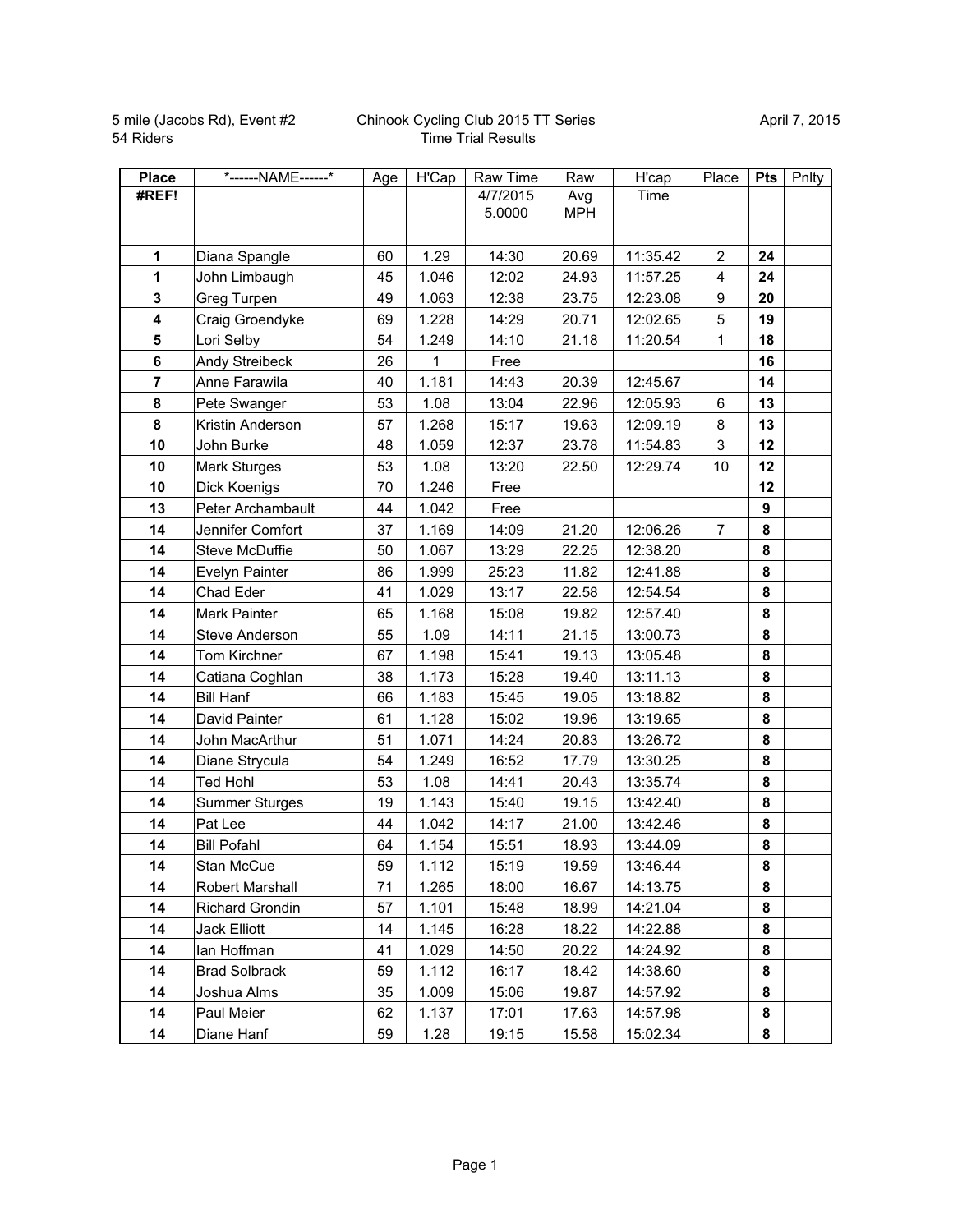| 14 | Leah Swanger          | 50 | 1.229 | 18:58 | 15.82 | 15:25.96 | 8                       |  |
|----|-----------------------|----|-------|-------|-------|----------|-------------------------|--|
| 14 | Ron G. Hale           | 57 | 1.101 | 17:05 | 17.56 | 15:30.97 | 8                       |  |
| 14 | <b>Becky Bechtold</b> | 70 | 1.436 | 23:15 | 12.90 | 16:11.45 | 8                       |  |
| 14 | Dave Fischer          | 65 | 1.168 | 19:17 | 15.56 | 16:30.58 | 8                       |  |
| 14 | Navindra Gunawardena  | 33 | 1.003 | 17:06 | 17.54 | 17:02.93 | 8                       |  |
| 14 | Carolyn Sturges       | 50 | 1.229 | 21:30 | 13.95 | 17:29.63 | 8                       |  |
| 14 | Tom Owen              | 59 | 1.112 | 19:57 | 15.04 | 17:56.44 | 8                       |  |
| 14 | Mike Larche           | 26 | 1     | 19:53 | 15.09 | 19:53.00 | 8                       |  |
| 14 | <b>Brad Atencio</b>   | 51 | 1.071 | 21:34 | 13.91 | 20:08.22 | 8                       |  |
| 14 | Florence Kirchner     | 68 | 1.397 | 31:06 | 9.65  | 22:15.72 | 8                       |  |
| 14 | Keyon Maljai          | 34 | 1.006 | Free  |       |          | 8                       |  |
| 14 | Steve Hanson          | 43 | 1.038 | Free  |       |          | 8                       |  |
| 14 | Mark McLean           | 60 | 1.12  | Free  |       |          | 8                       |  |
| 14 | Darrel Brown          | 35 | 1.009 | Free  |       |          | 8                       |  |
| 14 | <b>Brian Schur</b>    | 42 | 1.033 | Free  |       |          | 8                       |  |
| 14 | Steve Canaday         | 68 | 1.213 | Free  |       |          | 8                       |  |
| 14 | Ron D. Hale           | 56 | 1.095 | Free  |       |          | 8                       |  |
| 14 | Luke Sturges          | 13 | 1.2   | Free  |       |          | 8                       |  |
| 14 | Montana Sturges       | 21 | 1     | Free  |       |          | 8                       |  |
| 14 | <b>Tim Elliott</b>    | 63 | 1.145 | Free  |       |          | 8                       |  |
| 14 | JimaLee Painter       | 61 | 1.3   | Free  |       |          | 8                       |  |
| 14 | Linda McLean          | 59 | 1.28  | Free  |       |          | 8                       |  |
| 14 | Morgan Larche         | 25 | 1.143 | Free  |       |          | 8                       |  |
| 14 | Wendy Owen            | 56 | 1.261 | Free  |       |          | 8                       |  |
| 14 | <b>Torka Poet</b>     | 49 | 1.224 | Free  |       |          | 8                       |  |
| 14 | Shari Elliott         | 47 | 1.214 | Free  |       |          | 8                       |  |
| 14 | Lewis Kenworthy       | 58 | 1.106 | Free  |       |          | 8                       |  |
| 14 | Missi Solbrack        | 55 | 1.255 | Free  |       |          | 8                       |  |
| 67 | Jim Willis            | 45 | 1.046 | 14:25 | 20.81 | 13:46.96 | $\overline{\mathbf{4}}$ |  |
| 67 | Scott Sarber          | 46 | 1.05  | 15:37 | 19.21 | 14:52.38 | 4                       |  |
| 67 | Phil Treadway         | 53 | 1.08  | 16:10 | 18.56 | 14:58.15 | 4                       |  |
| 67 | <b>Barry Nichols</b>  | 42 | 1.033 | 16:35 | 18.09 | 16:03.21 | 4                       |  |
| 67 | Chris Johnson         | 39 | 1.021 | 16:56 | 17.72 | 16:35.10 | 4                       |  |
| 67 | Jon Page              | 53 | 1.08  | 18:17 | 16.41 | 16:55.74 | 4                       |  |
| 67 | Erin Plumb            | 42 | 1.19  | Free  |       |          | 4                       |  |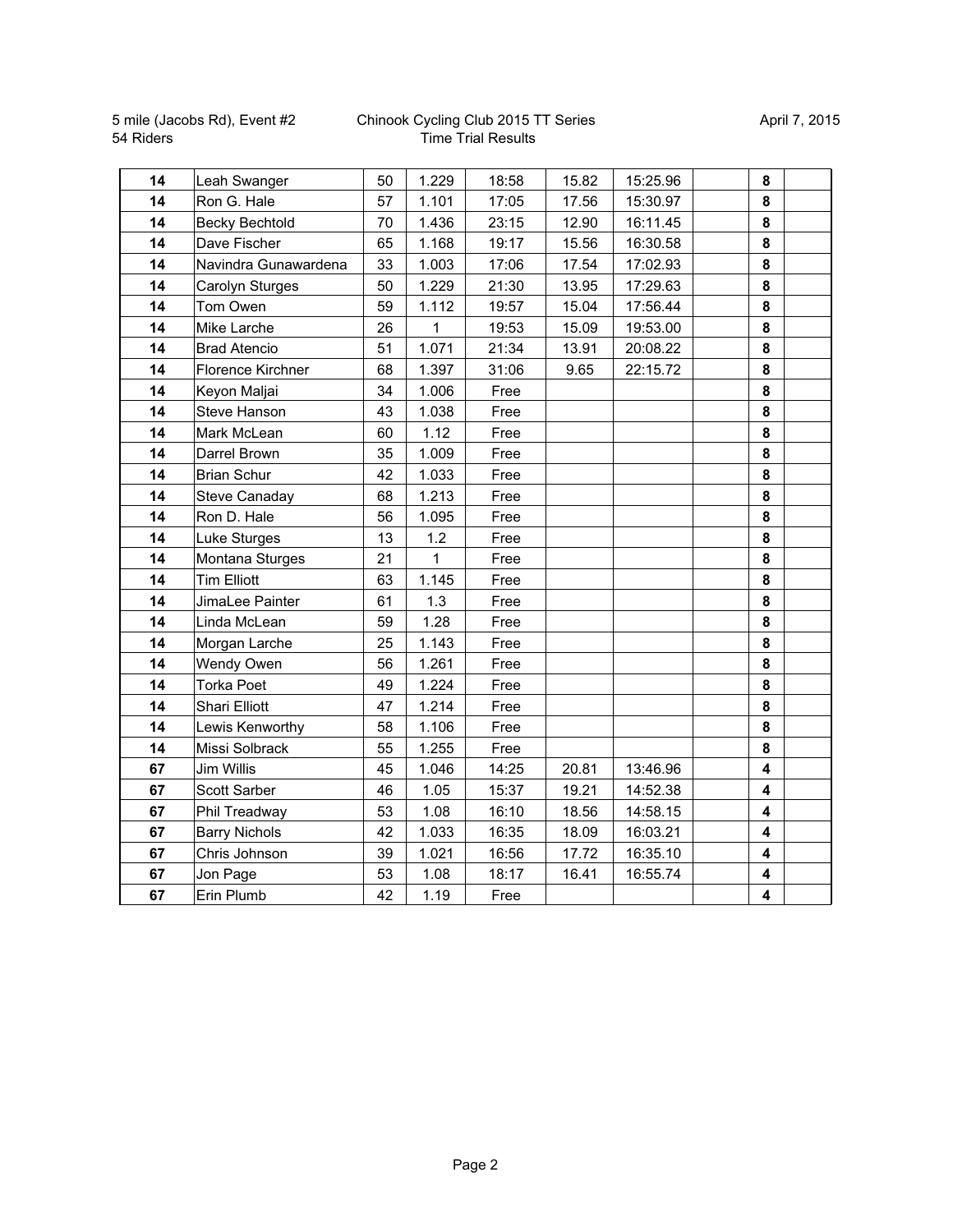| <b>Place</b>   | *------NAME------*    | Age | H'Cap | Raw Time | Raw        | H'cap       | Place          | <b>Pts</b> | Pnlty |
|----------------|-----------------------|-----|-------|----------|------------|-------------|----------------|------------|-------|
| #REF!          |                       |     |       | 4/7/2015 | Avg        | <b>Time</b> |                |            |       |
|                |                       |     |       | 5.0000   | <b>MPH</b> |             |                |            |       |
|                |                       |     |       |          |            |             |                |            |       |
| 1              | Lori Selby            | 54  | 1.249 | 14:10    | 21.18      | 11:20.54    | $\mathbf{1}$   | 18         |       |
| 1              | Diana Spangle         | 60  | 1.29  | 14:30    | 20.69      | 11:35.42    | $\overline{c}$ | 24         |       |
| $\mathbf{3}$   | John Burke            | 48  | 1.059 | 12:37    | 23.78      | 11:54.83    | 3              | 12         |       |
| $\mathbf 3$    | John Limbaugh         | 45  | 1.046 | 12:02    | 24.93      | 11:57.25    | 4              | 24         |       |
| 5              | Craig Groendyke       | 69  | 1.228 | 14:29    | 20.71      | 12:02.65    | 5              | 19         |       |
| $6\phantom{a}$ | Pete Swanger          | 53  | 1.08  | 13:04    | 22.96      | 12:05.93    | 6              | 13         |       |
| $\overline{7}$ | Jennifer Comfort      | 37  | 1.169 | 14:09    | 21.20      | 12:06.26    | $\overline{7}$ | 8          |       |
| $\overline{7}$ | Kristin Anderson      | 57  | 1.268 | 15:17    | 19.63      | 12:09.19    | 8              | 13         |       |
| $\overline{7}$ | Greg Turpen           | 49  | 1.063 | 12:38    | 23.75      | 12:23.08    | 9              | 20         |       |
| 10             | Mark Sturges          | 53  | 1.08  | 13:20    | 22.50      | 12:29.74    | 10             | 12         |       |
| 11             | Steve McDuffie        | 50  | 1.067 | 13:29    | 22.25      | 12:38.20    |                | 8          |       |
| 11             | Evelyn Painter        | 86  | 1.999 | 25:23    | 11.82      | 12:41.88    |                | 8          |       |
| 11             | Anne Farawila         | 40  | 1.181 | 14:43    | 20.39      | 12:45.67    |                | 14         |       |
| 14             | Chad Eder             | 41  | 1.029 | 13:17    | 22.58      | 12:54.54    |                | 8          |       |
| 14             | Mark Painter          | 65  | 1.168 | 15:08    | 19.82      | 12:57.40    |                | 8          |       |
| 14             | Steve Anderson        | 55  | 1.09  | 14:11    | 21.15      | 13:00.73    |                | 8          |       |
| 14             | <b>Tom Kirchner</b>   | 67  | 1.198 | 15:41    | 19.13      | 13:05.48    |                | 8          |       |
| 14             | Catiana Coghlan       | 38  | 1.173 | 15:28    | 19.40      | 13:11.13    |                | 8          |       |
| 14             | <b>Bill Hanf</b>      | 66  | 1.183 | 15:45    | 19.05      | 13:18.82    |                | 8          |       |
| 14             | David Painter         | 61  | 1.128 | 15:02    | 19.96      | 13:19.65    |                | 8          |       |
| 14             | John MacArthur        | 51  | 1.071 | 14:24    | 20.83      | 13:26.72    |                | 8          |       |
| 14             | Diane Strycula        | 54  | 1.249 | 16:52    | 17.79      | 13:30.25    |                | 8          |       |
| 14             | <b>Ted Hohl</b>       | 53  | 1.08  | 14:41    | 20.43      | 13:35.74    |                | 8          |       |
| 14             | <b>Summer Sturges</b> | 19  | 1.143 | 15:40    | 19.15      | 13:42.40    |                | 8          |       |
| 14             | Pat Lee               | 44  | 1.042 | 14:17    | 21.00      | 13:42.46    |                | 8          |       |
| 14             | <b>Bill Pofahl</b>    | 64  | 1.154 | 15:51    | 18.93      | 13:44.09    |                | 8          |       |
| 14             | Stan McCue            | 59  | 1.112 | 15:19    | 19.59      | 13:46.44    |                | 8          |       |
| 28             | Jim Willis            | 45  | 1.046 | 14:25    | 20.81      | 13:46.96    |                | 4          |       |
| 28             | Robert Marshall       | 71  | 1.265 | 18:00    | 16.67      | 14:13.75    |                | 8          |       |
| 28             | Richard Grondin       | 57  | 1.101 | 15:48    | 18.99      | 14:21.04    |                | 8          |       |
| 28             | Jack Elliott          | 14  | 1.145 | 16:28    | 18.22      | 14:22.88    |                | 8          |       |
| 28             | lan Hoffman           | 41  | 1.029 | 14:50    | 20.22      | 14:24.92    |                | 8          |       |
| 28             | <b>Brad Solbrack</b>  | 59  | 1.112 | 16:17    | 18.42      | 14:38.60    |                | 8          |       |
| 34             | Scott Sarber          | 46  | 1.05  | 15:37    | 19.21      | 14:52.38    |                | 4          |       |
| 34             | Joshua Alms           | 35  | 1.009 | 15:06    | 19.87      | 14:57.92    |                | 8          |       |
| 34             | Paul Meier            | 62  | 1.137 | 17:01    | 17.63      | 14:57.98    |                | 8          |       |
| 37             | Phil Treadway         | 53  | 1.08  | 16:10    | 18.56      | 14:58.15    |                | 4          |       |
| 37             | Diane Hanf            | 59  | 1.28  | 19:15    | 15.58      | 15:02.34    |                | 8          |       |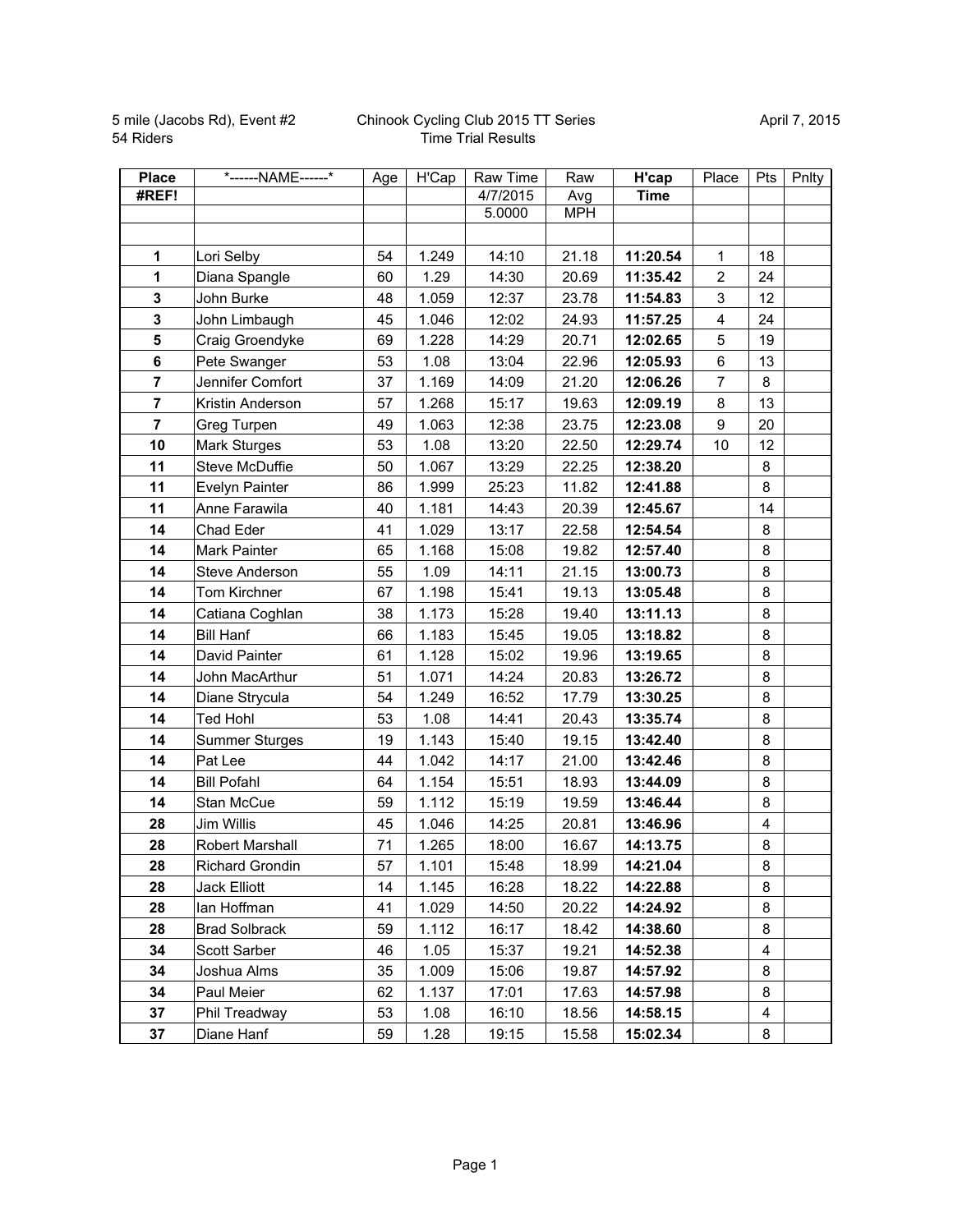| 37 | Leah Swanger          | 50 | 1.229 | 18:58 | 15.82 | 15:25.96 | 8                       |  |
|----|-----------------------|----|-------|-------|-------|----------|-------------------------|--|
| 37 | Ron G. Hale           | 57 | 1.101 | 17:05 | 17.56 | 15:30.97 | 8                       |  |
| 41 | <b>Barry Nichols</b>  | 42 | 1.033 | 16:35 | 18.09 | 16:03.21 | $\overline{\mathbf{4}}$ |  |
| 41 | <b>Becky Bechtold</b> | 70 | 1.436 | 23:15 | 12.90 | 16:11.45 | 8                       |  |
| 41 | Dave Fischer          | 65 | 1.168 | 19:17 | 15.56 | 16:30.58 | 8                       |  |
| 44 | Chris Johnson         | 39 | 1.021 | 16:56 | 17.72 | 16:35.10 | $\overline{4}$          |  |
| 44 | Jon Page              | 53 | 1.08  | 18:17 | 16.41 | 16:55.74 | $\overline{\mathbf{4}}$ |  |
| 44 | Navindra Gunawardena  | 33 | 1.003 | 17:06 | 17.54 | 17:02.93 | 8                       |  |
| 44 | Carolyn Sturges       | 50 | 1.229 | 21:30 | 13.95 | 17:29.63 | 8                       |  |
| 44 | Tom Owen              | 59 | 1.112 | 19:57 | 15.04 | 17:56.44 | 8                       |  |
| 44 | Mike Larche           | 26 | 1     | 19:53 | 15.09 | 19:53.00 | 8                       |  |
| 44 | <b>Brad Atencio</b>   | 51 | 1.071 | 21:34 | 13.91 | 20:08.22 | 8                       |  |
| 44 | Florence Kirchner     | 68 | 1.397 | 31:06 | 9.65  | 22:15.72 | 8                       |  |
| 44 | Andy Streibeck        | 26 | 1     | Free  |       |          | 16                      |  |
| 53 | <b>Dick Koenigs</b>   | 70 | 1.246 | Free  |       |          | 12                      |  |
| 54 | Peter Archambault     | 44 | 1.042 | Free  |       |          | $\boldsymbol{9}$        |  |
| 55 | Keyon Maljai          | 34 | 1.006 | Free  |       |          | 8                       |  |
| 55 | Steve Hanson          | 43 | 1.038 | Free  |       |          | 8                       |  |
| 55 | Mark McLean           | 60 | 1.12  | Free  |       |          | 8                       |  |
| 55 | Darrel Brown          | 35 | 1.009 | Free  |       |          | 8                       |  |
| 55 | <b>Brian Schur</b>    | 42 | 1.033 | Free  |       |          | 8                       |  |
| 55 | Steve Canaday         | 68 | 1.213 | Free  |       |          | 8                       |  |
| 55 | Ron D. Hale           | 56 | 1.095 | Free  |       |          | 8                       |  |
| 55 | Luke Sturges          | 13 | 1.2   | Free  |       |          | 8                       |  |
| 55 | Montana Sturges       | 21 | 1     | Free  |       |          | 8                       |  |
| 55 | <b>Tim Elliott</b>    | 63 | 1.145 | Free  |       |          | 8                       |  |
| 55 | JimaLee Painter       | 61 | 1.3   | Free  |       |          | 8                       |  |
| 55 | Linda McLean          | 59 | 1.28  | Free  |       |          | 8                       |  |
| 55 | Morgan Larche         | 25 | 1.143 | Free  |       |          | 8                       |  |
| 55 | Wendy Owen            | 56 | 1.261 | Free  |       |          | 8                       |  |
| 55 | <b>Torka Poet</b>     | 49 | 1.224 | Free  |       |          | 8                       |  |
| 55 | Shari Elliott         | 47 | 1.214 | Free  |       |          | 8                       |  |
| 55 | Lewis Kenworthy       | 58 | 1.106 | Free  |       |          | 8                       |  |
| 55 | Missi Solbrack        | 55 | 1.255 | Free  |       |          | 8                       |  |
| 73 | Erin Plumb            | 42 | 1.19  | Free  |       |          | $\overline{\mathbf{4}}$ |  |